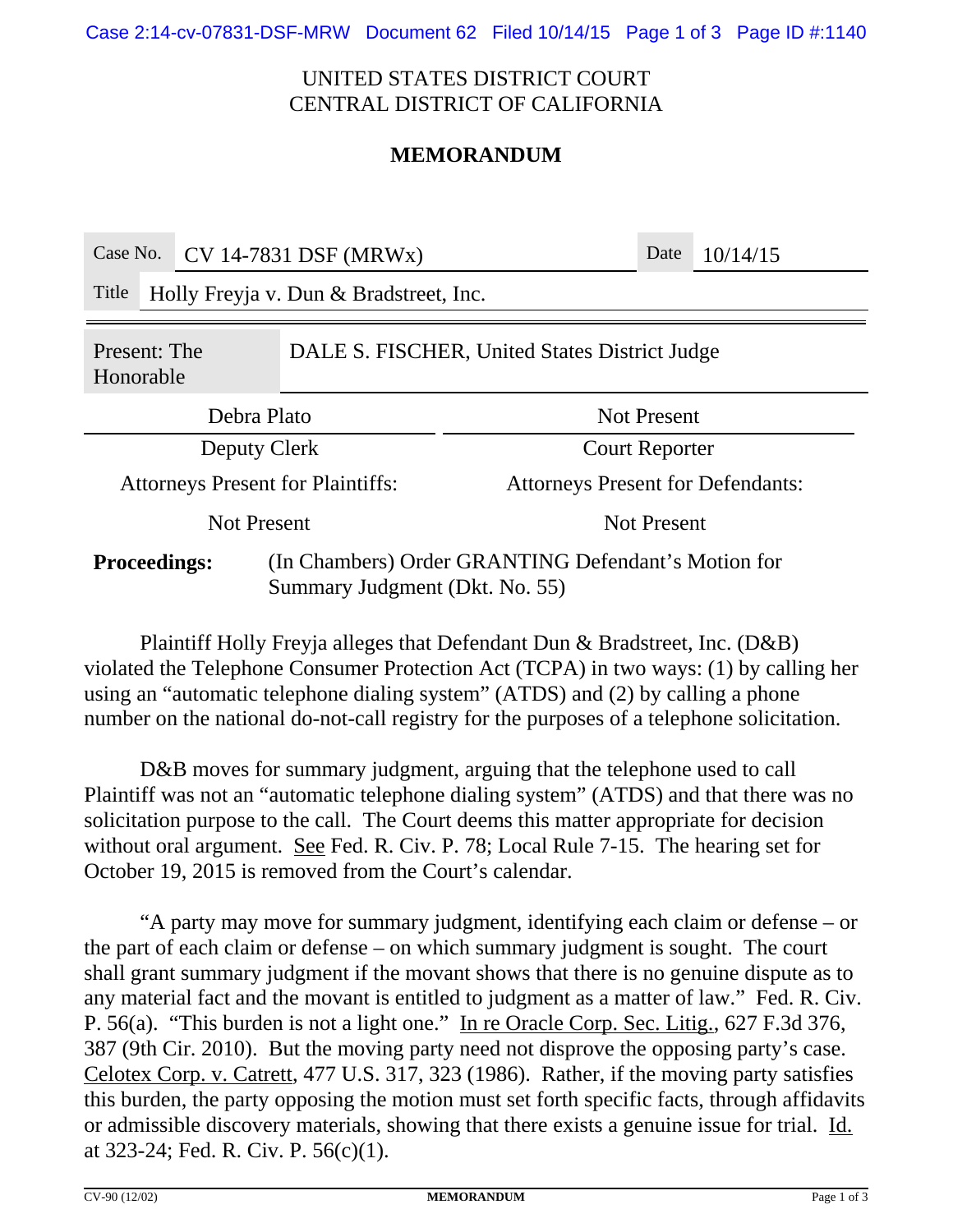### UNITED STATES DISTRICT COURT CENTRAL DISTRICT OF CALIFORNIA

# **MEMORANDUM**

The "mere existence of *some* alleged factual dispute between the parties will not defeat an otherwise properly supported motion for summary judgment; the requirement is that there be no *genuine* issue of *material* fact." Anderson v. Liberty Lobby, Inc., 477 U.S. 242, 247-48 (1986). An issue of fact is a genuine issue if it reasonably can be resolved in favor of either party. Id. at 250-51. "The mere existence of a scintilla of evidence in support of the [non-movant's] position will be insufficient; there must be evidence on which the jury . . . could find by a preponderance of the evidence that the [non-movant] is entitled to a verdict . . . ." Id. at 252. "Only disputes over facts that might affect the outcome of the suit under the governing law will properly preclude the entry of summary judgment." Id. at 248.

The undisputed facts demonstrate that Plaintiff was not called from an ATDS. An ATDS is a piece of "equipment which has the capacity to (a) store or produce telephone numbers to be called, using a random or sequential number generator; and (b) to dial such numbers." 47 U.S.C. § 227(a)(1). "The Commission has long held that the basic functions of an autodialer are to 'dial numbers without human intervention' and to 'dial thousands of numbers in a short period of time." In the Matter of Rules & Regulations Implementing the TCPA of 1991, FCC 15-72, ¶ 17 (July 10, 2015).

The uncontroverted testimony of the actual agent at Convergys who called Plaintiff shows that the agent called Plaintiff manually using an Avaya 4610 desktop telephone. (SUF ¶¶ 58-59.) The uncontroverted testimony of Convergys's Director of Network Services is that an Avaya 4610 phone cannot, itself, be used as an autodialer. (See SUF ¶¶ 84-94.) It could, at best, be used to receive calls from an autodialer if the agent's computer had the appropriate software, the agent had proper login credentials, and the dialer was appropriately configured. (SUF ¶¶ 78-79.) But none of this was true for the phone used by the agent that called Plaintiff. (SUF ¶¶ 80-83.) Plaintiff's opposition does not contradict these facts and, instead, tosses out other facts – such as the phone's connection to Convergys's Avaya private branch exchange (PBX) and its connection to a desktop computer – with no explanation of why those facts contradict anything said by Convergys's representatives. Plaintiff also repeatedly states in her Statement of Genuine Issues that Defendant has no knowledge of certain facts – blatantly ignoring that Defendant has submitted evidence from the people at Convergys with direct knowledge of the relevant facts. Indeed, Plaintiff's opposition is completely devoid of any analysis at all. It is simply a long recitation of facts followed by an extended discussion of TCPA authority with no explanation of the relevance of any of the purported facts or application of the legal authority to those facts.

The undisputed facts also show that the call to Plaintiff was not a "telephone"